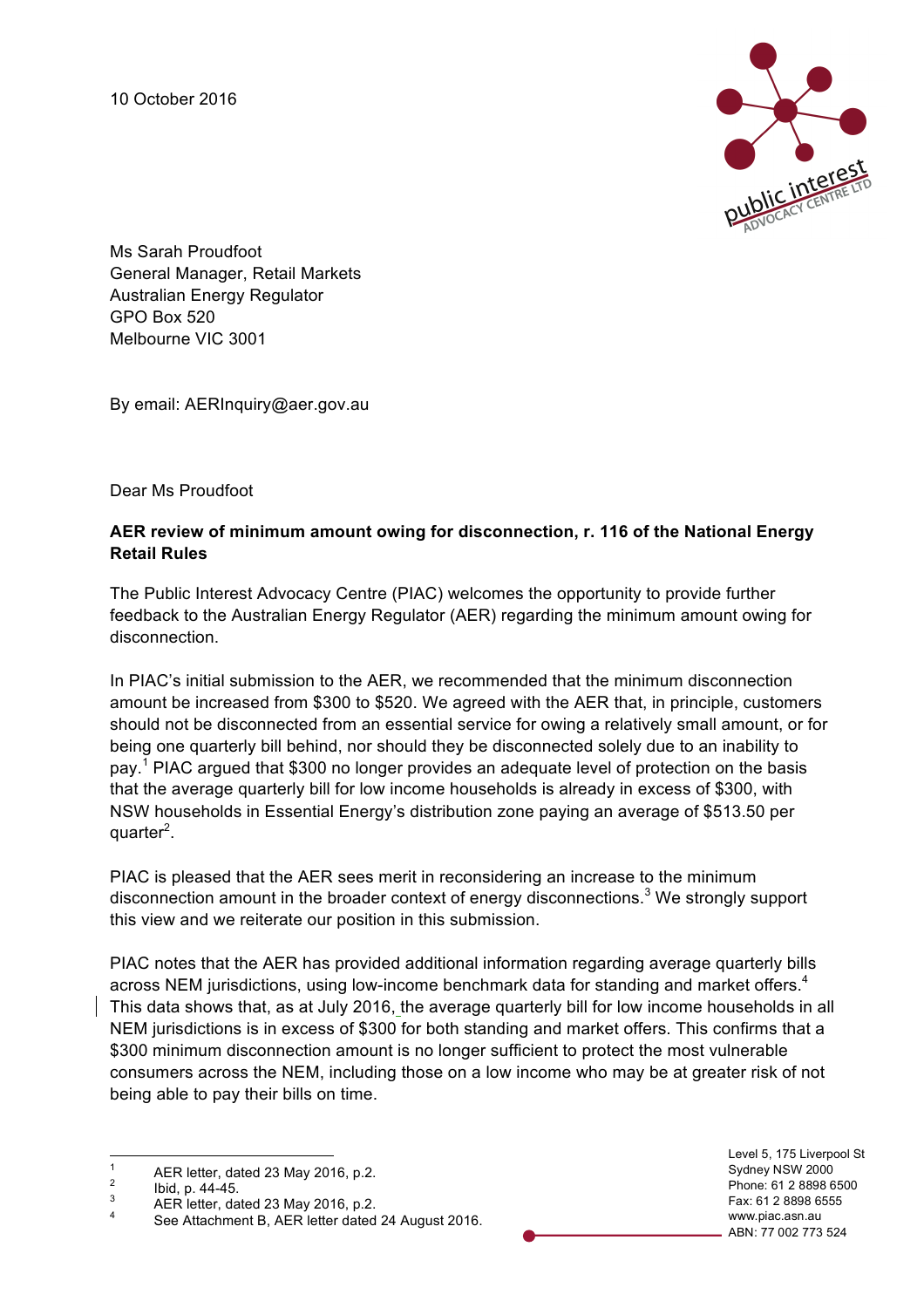PIAC encourages the AER to consider the wider context in making its decision. There are continuing high electricity disconnection rates, a steep 54% rise in gas disconnections from 2014/15 to 2015/16, and ongoing affordability concerns among low-income households.

PIAC supports a greater emphasis on retailer customer engagement strategies and supportive hardship policies, in particular encouraging retailers to engage more effectively with customers through early identification and intervention, so as to avoid disconnection.

At an AER forum held on 22 September 2016, stakeholders raised a number of concerns about increasing the minimum disconnection amount. PIAC notes the key issues below and responds to each concern, based on our experience and knowledge of the experience of low income households.

**1. A higher minimum disconnection amount decreases the incentive for consumers with payment difficulty to engage with their retailer, leading to higher risk of debt accumulation and unmanageable arrears**

Retailers have expressed the view that some customers seek assistance from their retailer only after they have been disconnected. If the minimum disconnection amount is increased to \$520, they are concerned that customers may be less likely to engage with their retailer until threatened with disconnection in the next quarterly billing cycle, when they may owe close to \$1000. Retailers are concerned that a higher threshold will delay the disconnection process, therefore delaying customer engagement.

In PIAC's view, a higher minimum disconnection amount is unlikely to discourage customers from contacting their retailer and seeking the assistance they require. Rule 116(1)(g) does not operate in isolation from the provisions outlining retailer obligations to provide disconnection notices. It merely stops the disconnection from occurring where the customer has agreed to pay; retailers can still issue reminder and disconnection warning notices to prompt customer engagement when the customer owes less than the minimum disconnection amount. We understand this is already common practice in the industry.

PIAC shares concerns about customers accumulating unmanageable debt before seeking assistance from their retailer. However, as we argued in our initial submission, PIAC feels customers with payment difficulty need practical assistance, not action that further disadvantages them when they are vulnerable. $5$ 

PIAC believes that disconnection, when used to encourage engagement between a customer and retailer, can often result in negative outcomes. Disconnection will create hardship and further stress and financial difficulty particularly if customers incur disconnection and reconnection fees, which are often in addition to other fees (such as late payment fees) incurred as a result of inability to pay. Research by St Vincent de Paul recently found that one in four South Australian consumers are unable to pay their bills on time, and are therefore paying an average \$350 extra in late payment fees and foregone pay-on-time discounts.<sup>6</sup>

 <sup>5</sup> See PIAC submission at: https://www.aer.gov.au/system/files/Submission%20-

<sup>%20</sup>Public%20Interest%20Advocacy%20Centre.pdf 6<br>See The Advertiser at: http://www.adelaidenow.com.au/news/south-australia/electricity-customers-who-cantpay-bills-on-time-now-paying-up-to-586-a-year-more-than-those-who-do/newsstory/5f36681c08084dac8e1809ca4ecb01df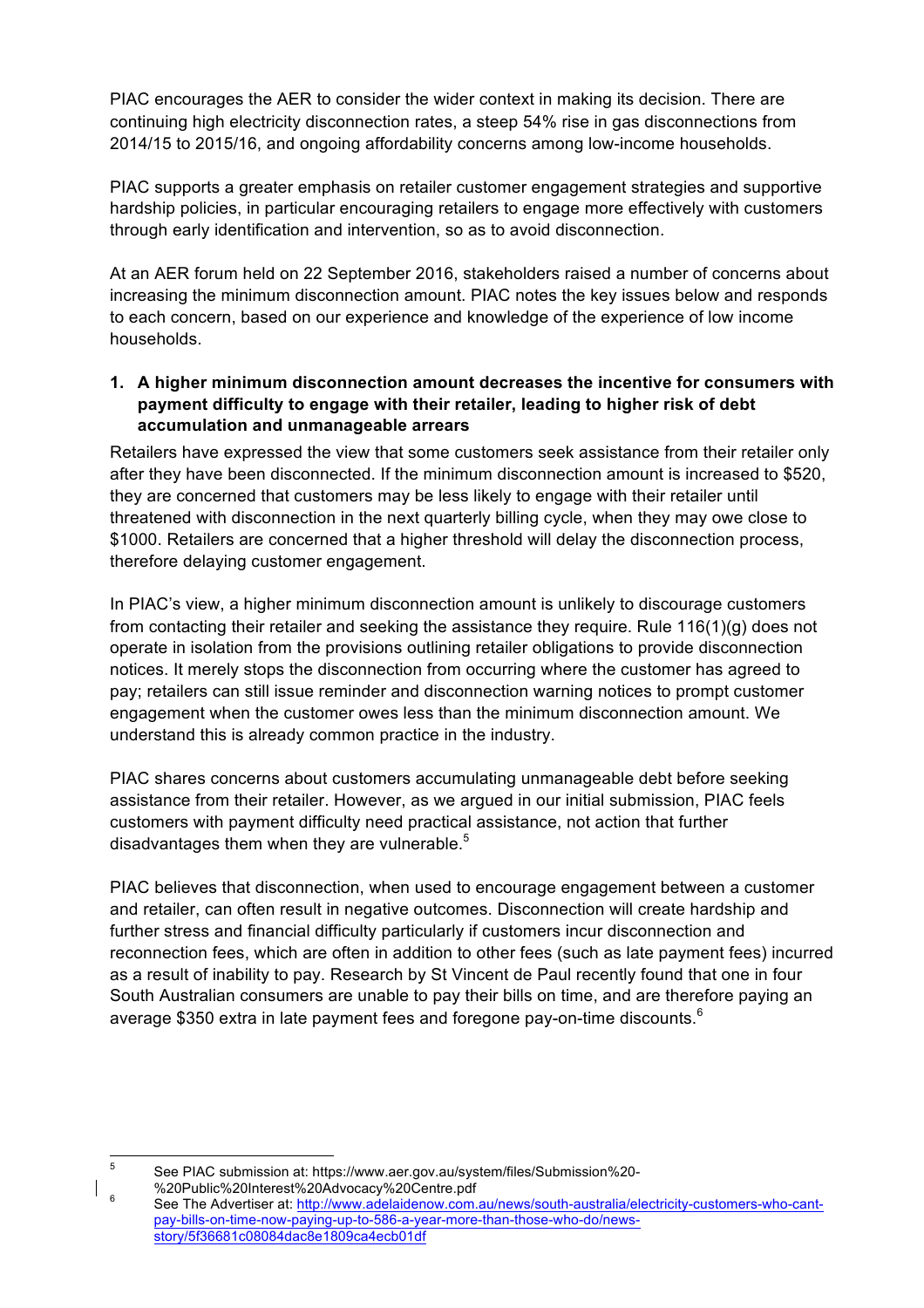Disconnection and reconnection fees in NSW are also a significant cost for customers who are struggling to pay, and can further entrench them in debt. The NSW networks currently charge between \$125 and \$176 for disconnection and reconnection (plus GST).<sup>7</sup>

PIAC would like to see retailers strengthen their efforts to ensure all consumers in hardship are assisted early on. PIAC supports the engagement strategies outlined in South Australian Council of Social Services' report, '*Better practice guidelines for energy retailers: a collaborative approach to preventing hardship amongst energy consumers',* which highlights a multipronged engagement approach to assisting customers in hardship prior to disconnection.<sup>8</sup>

## **2. A higher minimum disconnection amount 'rewards bad behaviour' by consumers**

Some retailers commented that a higher disconnection threshold 'rewards bad behaviour' and provides a perverse incentive for consumers to delay payment or engagement with their retailer. We are alarmed that some retailers would express this view.

While PIAC acknowledges that there may be a small number of customers who may not engage or pay, this consultation centres on the issue of affordability. A customer who cannot afford to pay a bill needs support, not stigma suggesting their inability to pay is insincere. Energy affordability is often compounded with other hardship, and customers in payment difficulty often have little scope to adjust limited household budgets.

PIAC reiterates that a higher minimum disconnection amount will likely assist in reducing the stress that is already felt by struggling households, enabling them to more effectively seek assistance. We also submit that improvement to industry practices, as guided by the Sustainable Payment Plans Framework, should encourage retailers to proactively address payment difficulties earlier in the process, rather than at the point when customers are threatened with disconnection. We encourage all retailers to adopt the AER's framework as demonstration of their commitment to providing proactive assistance as required.

## **3. The minimum disconnection amount is the last consumer protection in a suite of consumer protections under the NECF, and therefore cannot be weakened by setting a higher threshold for disconnection**

Some retailers argued that, as the last consumer protection in the suite of protections available under the NECF, a lower minimum disconnection amount is preferable as it may prompt customers to engage earlier, before additional debt accumulates. They argue that higher minimum disconnection amount would lead to delays in customer engagement and possibly higher arrears.

This argument was responded to under issue 1 above.

PIAC considers that the minimum disconnection amount must continue to offer protection in the context of continuing price rises. Retail competition and price deregulation are ineffective in promoting the long-term interest of consumers if prices increases continue to fuel consumer debt. PIAC considers that a higher minimum disconnection amount, that covers at least the average quarterly bill for a low income household, is required to maintain an adequate level of protection.

 <sup>7</sup> AER, *AER finalises network charges in the ACT and NSW from 1 July 2016*, available at: https://www.aer.gov.au/news-release/aer-finalises-network-charges-in-the-act-and-nsw-from-1-july-2016,

accessed on 5 October 2016.<br>South Australian Council of Social Services, *Better practice guidelines for energy retailers: a collaborative approach to preventing hardship amongst energy consumers,* 2014.